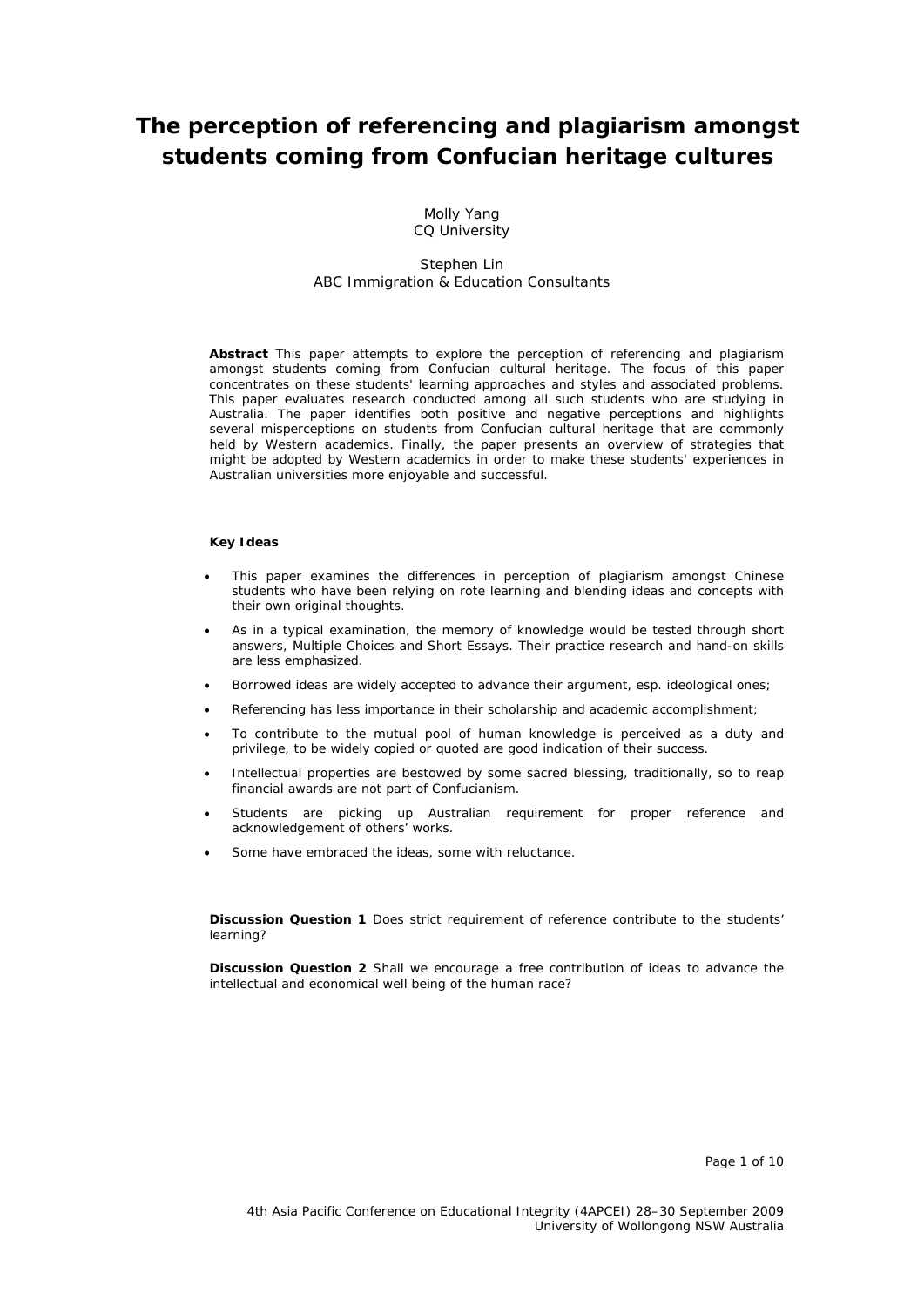### **Introduction**

The aim of this paper is to explore how the knowledge derived from previous research can assist universities and lecturers in developing supportive institutional structures and learning environments for international students coming from Confucian heritage cultures. Globally, more people than ever before are choosing to undertake an international education. International students have diverse needs when undertaking education in a foreign university. It is the interest of both international students and the host institution to ensure these students achieve success in their studies. The large-scale movement of students between education systems means that academics need to consider the learning and teaching implications of the increased numbers of international students in university classes. Notably, international students now form a large part of the diverse student community that exists in different universities. Many of these students are originally from countries where English may be spoken as a second or third language, or where English is only learnt as a foreign language in school. It is important to not make assumptions about these students' learning strategies because of their cultural background.

Much discussion of international students has focused on stereotypes: a presumed reluctance to talk in class, a preference for rote learning and an apparent lack of critical thinking skills (Melles, 2003). Implied within this stereotyping is an 'us' and 'them' approach to the students and a deficit view of this group of learners, as people who perhaps 'lack' the desirable qualities for succeeding in higher education as we understand it. However, this is simply not true. International students are some of the highest achieving students at the University. Research has found that academics are aware of the learning needs of their students, but may be unclear about how best to address and meet those needs (Kyna, 2007; Zhang, 2002).

### **Definitions**

To clarify our argument, we need define some critical concepts. These include the following:

**Students coming from Confucian heritage cultures**: Biggs (1996), in Watkins and Biggs, (eds) used the term to refer to students from countries or regions such as Mainland China, Taiwan, Singapore, Hong Kong, Malaysia or Korea, where Confucian heritage was shared historically.

**Chinese students**: the term is not limited only to students from mainland China. It refers to international students coming from Chinese Confucian heritage cultures. Therefore, international students with at least one parent from Mainland China, Taiwan, Hong Kong, Singapore, or Malaysia, Indonesia and Thailand, are included as "Chinese students" in a broader context.

Culture is defined by Barrett (1991) as "the systems of agreed-upon meanings that serve as recipes, or guidelines, for behaviour in any particular society." Terpstra and David (1991) warn that cultural misunderstandings cause problems 'stemming from differences in values and codes of behaviour' between parties involved in intercultural communication. They believe that: 'Culture is a learned,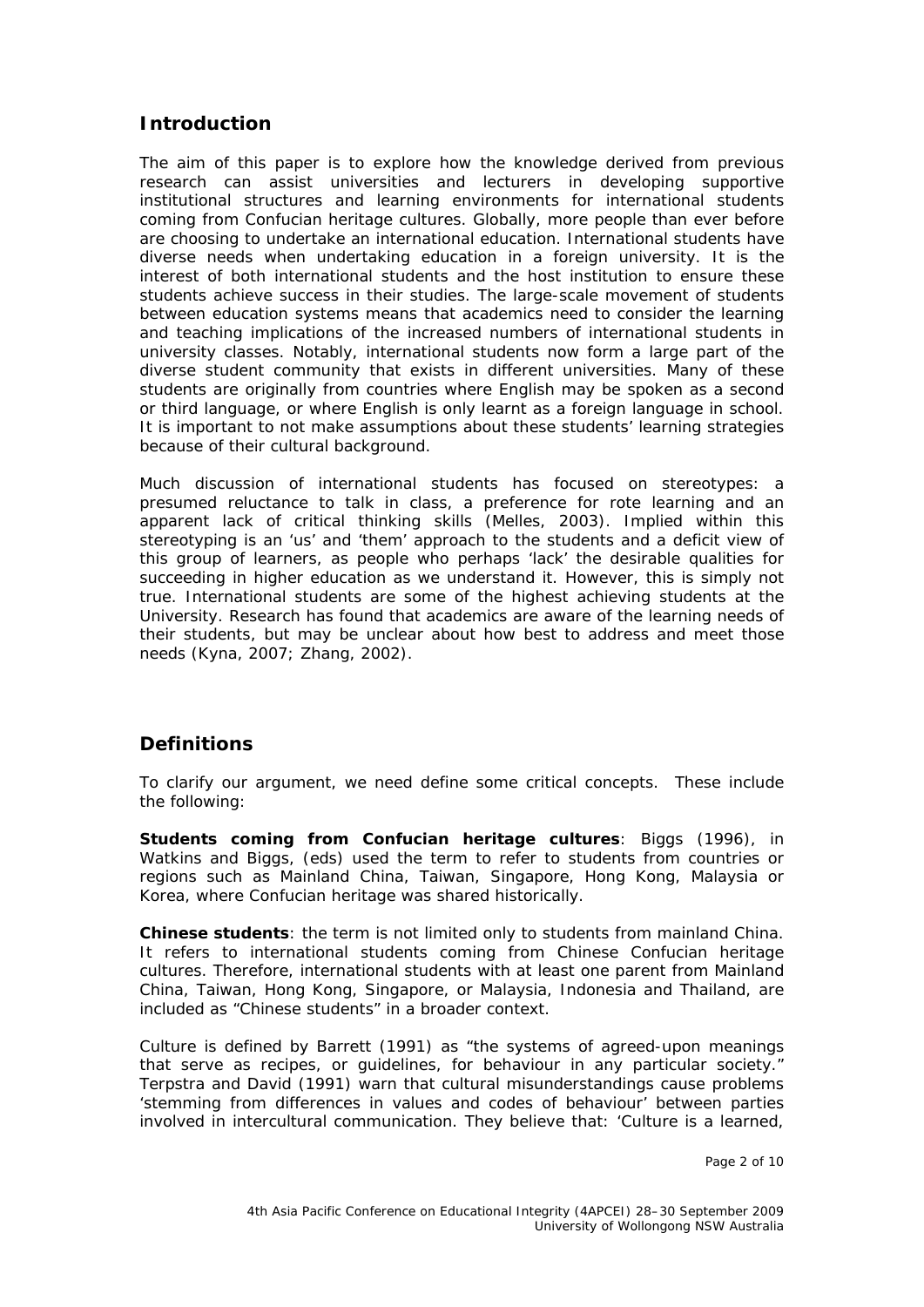shared, compelling, interrelated set of symbols whose meanings provide a set of orientations for members of a society. These orientations, taken together, provide solutions to problems that all societies must solve if they are to remain viable'.

In this study, culture includes belief, values, tradition, behavior, codes of practice, social norms that members of a society share in their daily life.

## **What is plagiarism?**

Misunderstandings about plagiarism can occur for international students because of cultural and language issues. Students need to know what constitutes plagiarism. "The copying we (in Australia and Western Countries) call plagiarism is, however, is not considered a problem in many other cultures (Angelil-Carter, 2000; Bell, 1999; Brennan & Durovic, 2005). In some cultures it is acceptable, even flattering, to copy the work of 'masters'. In some cases it is considered more humble than boldly advocating your own opinions about something (Bell, 1999) and students who want to make a point, particularly clearly see paraphrasing the source as a strange thing to do when the source itself makes the point better than they could ever reword it in an imperfectly mastered language." (Watkins & Biggs, 1996). For example, in a case where a Chinese student was accused of plagiarizing, there was an obvious difference in interpretation of the definition of plagiarism. The student did not think it was correct to rewrite an author's words since the author was well known and respected. Hence, he/she included it in his/her text. This reverence for authority clearly comes from a cultural worldview where a respect for predecessors and elders is paramount.

The differences in these practices lead to the mismatch of expectations between students and staff. These are implicit expectations that are hidden by obvious language difference, and therefore are not immediately obvious. While international students may be aware of what plagiarism is, they may lack the English language skills required to read information, extract the relevant points and then put it into their own words, so that they can avoid plagiarising (Baty, 2007; Erlenawati, 2005).

For international students, plagiarism can be an intercultural issue. They may come from cultures where writing involved repeating the collective wisdom and there is little need to acknowledge the source of information. Plagiarism can also be an English language ability issue. Asian international students from Confucian heritage cultures often have different expectations of higher education compared to those of their teachers, which leads to difficulties in those students do not know what the appropriate behavior is in the academic culture of an Australian university. For example, students from Asian cultural heritage have much higher regard for their lecturers than many staff members themselves are aware of. Also, in Western culture, the development and extension of knowledge is highly valued and encouraged; while in Eastern culture, the respect of written knowledge and authority is the norm, and critical analysis is not required or encouraged (Ballard & Clanchy, 1988; Ballard & Clanchy, 1991).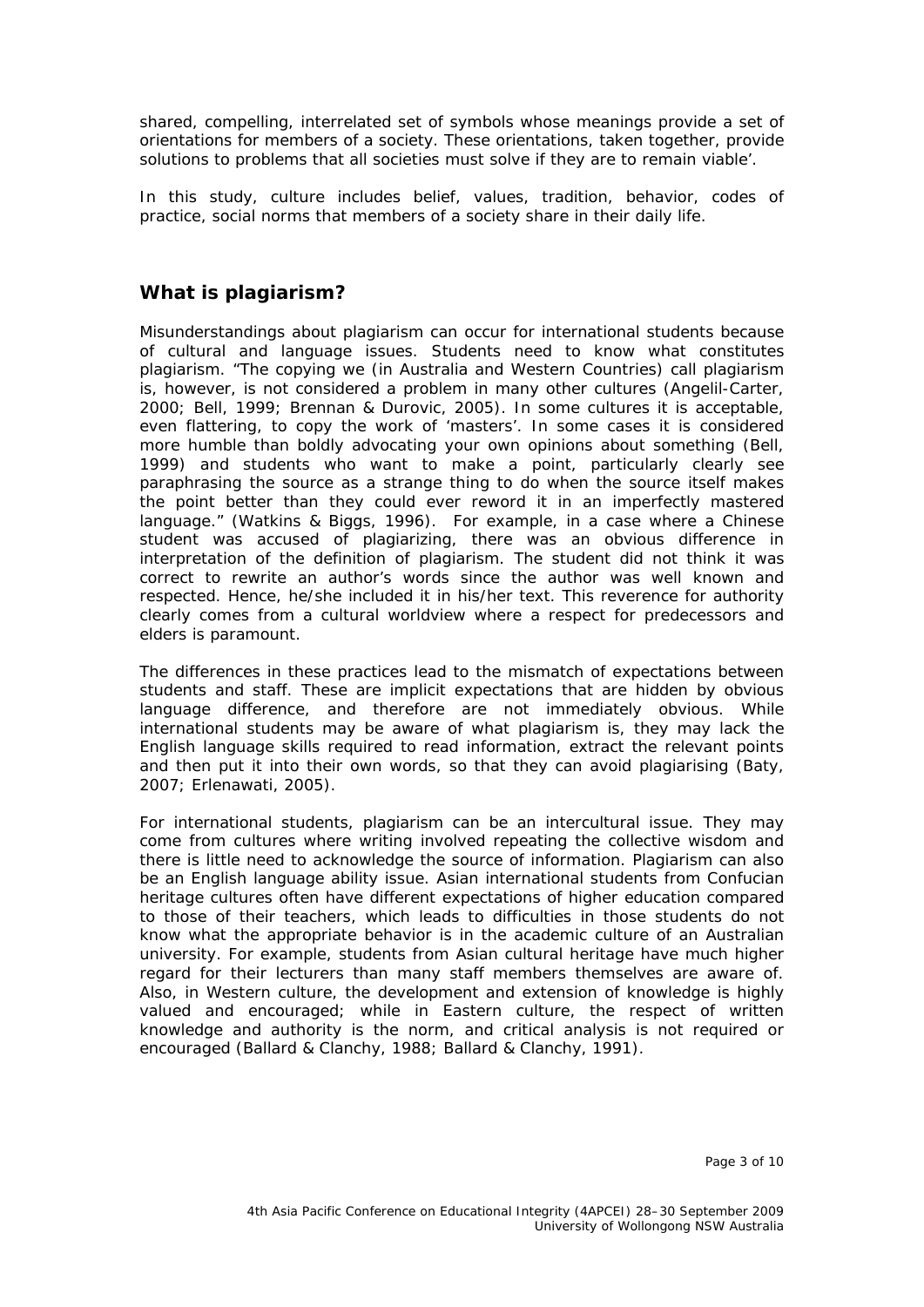### **Why students commit academic dishonesty**

The author of "Understanding Plagiarism", presented at University of Maryland University College Writing Conference 2007, listed the following reasons for plagiarism: pressure to achieve higher grades; time management issues; language difficulties; cultural differences (with respect to pedagogic and writing practice); attitude/belief that cheating is acceptable; inattention to citation practices.

As in a typical examination, the memory of knowledge would be tested through short answers, multiple choices and short essays. Their practice research and hand-on skills on researching, critical thinking and writing, citation and referencing are less emphasized.

- 1. Borrowed ideas are widely accepted to advance their argument, esp. ideological ones;
- 2. Referencing has less importance in their scholarship and academic accomplishment;
- 3. To contribute to the mutual pool of human knowledge is perceived as a duty and privilege; to be widely copied or quoted are good even flattering indication of an author's success. To focus on financial rewards for a piece of literary work might be perceived as selfish and narrow-minded.
- 4. Intellectual properties are bestowed by some sacred blessing, traditionally, so to reap financial awards are not part of Confucianism or Buddhism. e.g.: Fokuangshan Buddhist group, which has a huge Nantian Temple in Wollongong, claims copyright on their publication whilst Queensland-based Pure Land Buddhists relinquish copyrights on their publications. No publication by Pure Land is for sale or re-sale. A free distribution is to ensure the maximum number of people get the chance to access their faith, which is an accomplishment they intend to achieve.
- 5. Students are picking up Australian requirement for proper reference and acknowledgement of others' works. As part of international education experience, they are learning the new academic practice and ethics.
- 6. Some have embraced the ideas; others accepted them with reluctance.

## **Challenges faced by international students**

There are some conclusions we can draw about the particular challenges faced by international students that distinguish their experiences from those of domestic students. These include the challenges of:

- learning and living in a different culture;
- learning in a foreign university context;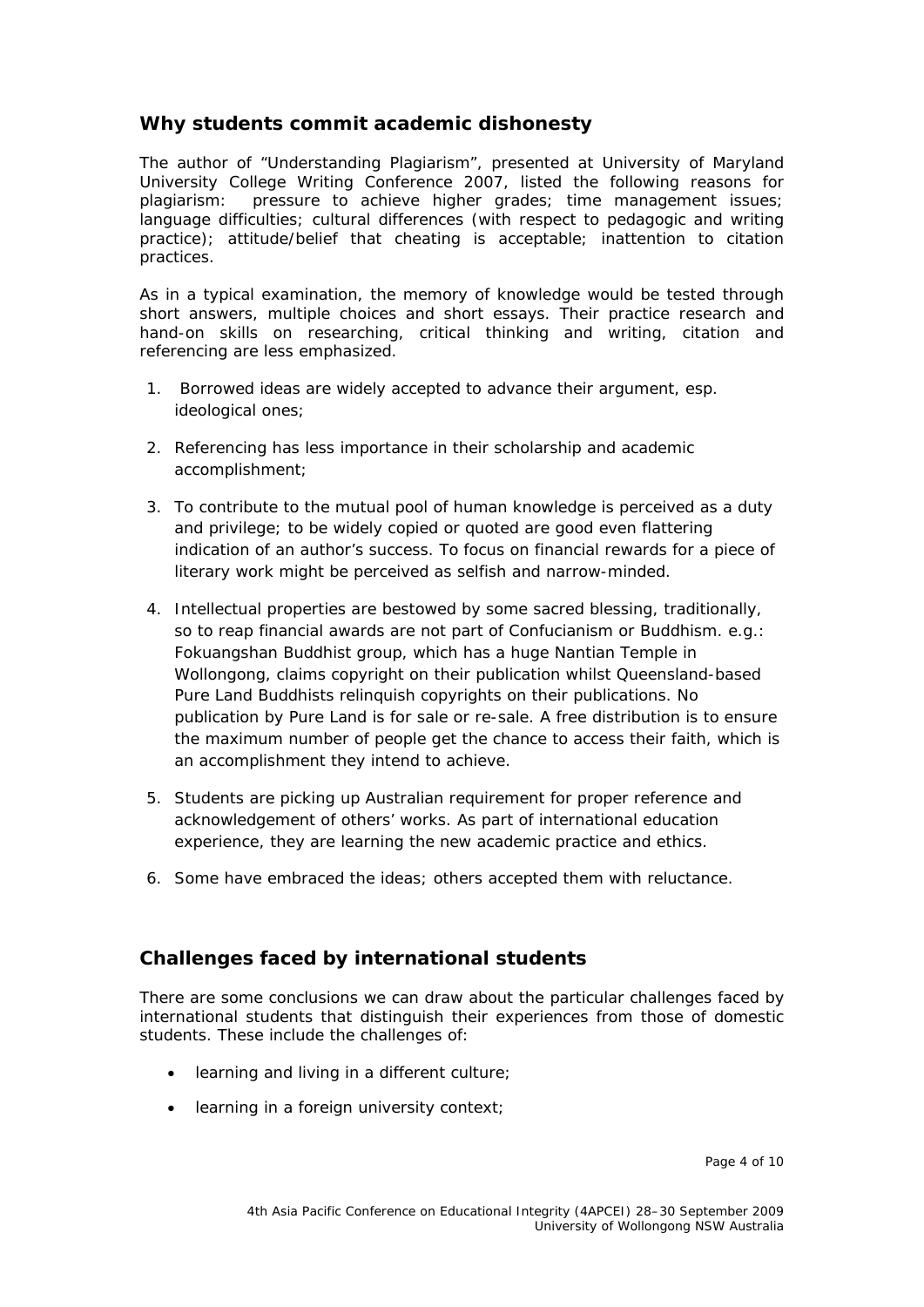- learning while developing English language proficiency; and
- learning the academic disciplinary discourse

#### **Culture**

However, Ballard and Clanchy (1991) and Burke (1986) have identified that culture, as well as language, contribute to the challenges facing international students in their study in Australian universities. For example, in traditional Chinese culture students are expected to listen in class most of the time and follow the instructions issued by the teacher. The teachers are highly respected, and are expected to provide answers to questions. This is in sharp contrast to the Western culture, where the active participation of students is sought and encouraged.

### **Teaching and learning**

Teachers work as facilitators to students' learning in Western culture (Ramburuth & McCormick, 2001; Wehrly, 1986). Closely related to and overlapping with culture are the different expectations which students bring to the learning experiences, and the unfamiliar teaching and learning approaches used in Australian universities. They present further challenges to international students. Whereas all students go through a transition in the first year study at universities in the areas of adjusting to the increasing independence of tertiary education, and the different learning and teaching approaches (Erlenawati, 2005; Kevin Nield, 2004), international students need to make these transitions, as well as adjusting to a new cultural and educational environment.

Research has highlighted that the educational expectations of international students are as diverse as those of domestic students (Carroll & Ryan, 2005). These students can range, for example, in academic ability, English language proficiency, motivation, educational experiences, as do many of the local students. It has been shown that international students including Chinese ones were often less likely to perform well than their Western peers.

Given the increasing internationalisation of the Australian higher education, numerous previous studies have addressed issues of transition from a foreign to a western study environment and the significance of cultural origin in this process (Kennedy, Rushdi, & Willis, 2000; Ramburuth & McCormick, 2001). Previous literature also explains some of the processes by which lecturers develop stereotypical views that in turn prevent them from adjusting their teaching methodologies to suit the needs of culturally diverse students (Watkins & Biggs, 2002) .

#### **Language**

Language poses as an immediate and the most obvious challenge to international students in their day-to-day communication and classroom function. In the academic pursuit of reading, writing, understanding lectures and participating in tutorials, language skills can help or hinder their progress. Most often, staff members attribute the lack of progress of a student to lack of language proficiency, and in many cases students themselves make the same attribution.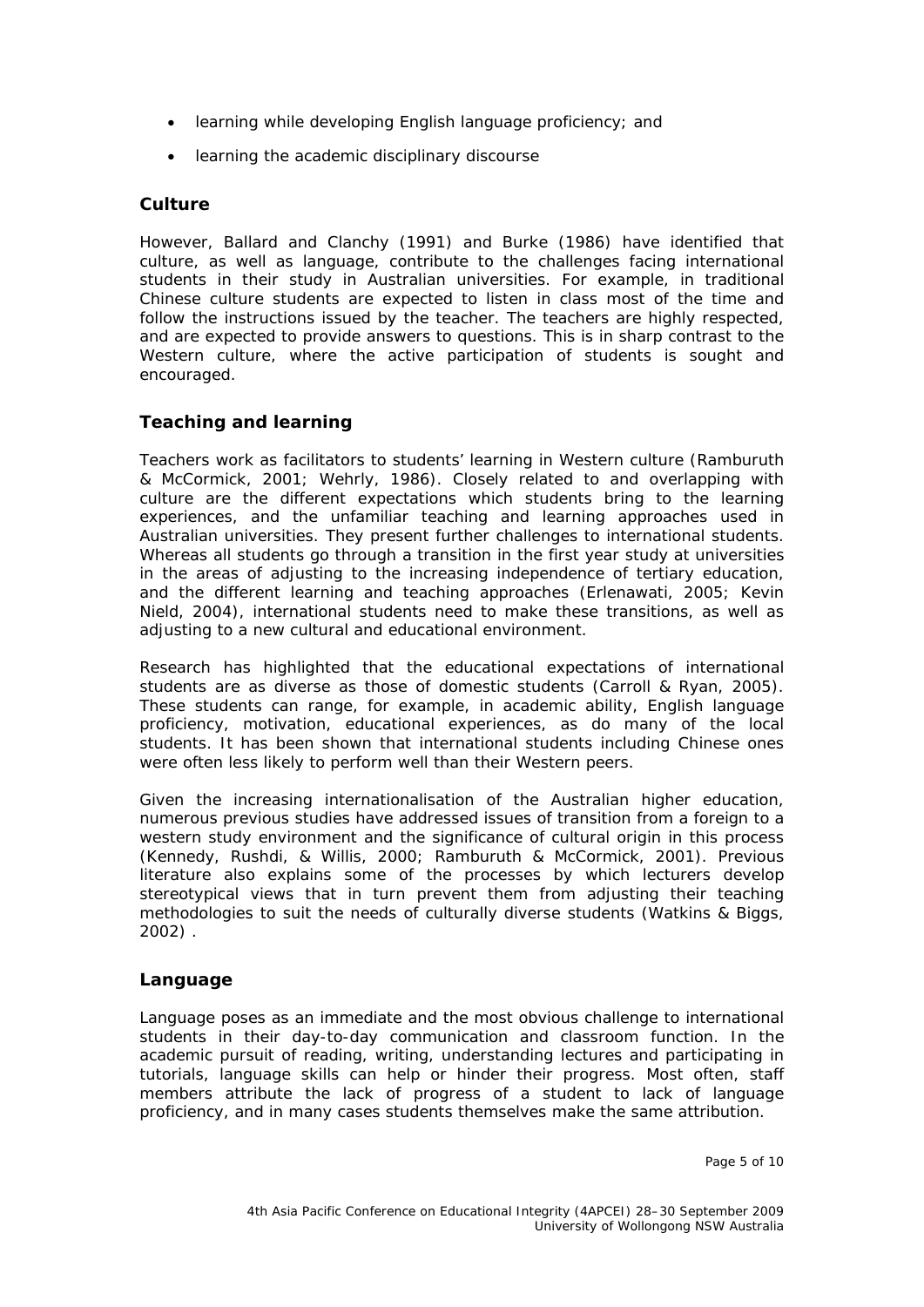#### **Different education system**

A study by Watkins (2002) identified significant differences between Western systems of education and other cultures. In Western cultural environment selfesteem, internal locus of control and academic achievement are highly correlated to deep approaches to learning (Matthews, Lietz, & Darmawan, 2007; Ramburuth & McCormick, 2001). The common understanding that a deep approach to learning was stimulated through higher level cognitive tasks such as abstraction and evaluation can be countered by proposing that also lower level cognitive tasks such as memorisation and repetition, typically associated with Confucian approaches to education, can lead to deep learning (Chan, 1999). Subsequent studies conduced by Dahlin and Watkins (2000) supported this by pointing out that, in Chinese schools, repetition served two purposes, firstly to memorize but then to develop or deepen understanding. This has been supported by Nield (2007) who added that Chinese learners could be, however, regarded as learning strategically by engaging primarily or exclusively with material that formed part of the assessment.

There are significant *cultural differences* in the approaches to teaching and learning strategies in Australian and overseas contexts. Ballard and Clanchy (1991, 1997) have summarized these key differences suggesting that in Western culture, tertiary education is oriented towards *extending* knowledge. Consequently, teaching approaches adopted are designed to develop the analytical and speculative ability of students.

By comparison, in more 'traditional' cultures, for example, Chinese culture, the education systems are mainly oriented towards conserving knowledge, and the teaching approach emphasizes the reproductive ability of students (Peterson, Hayhoe, & Lu, 2001; Pyvis & Chapman, 2005; Van Oord, 2005). It would, therefore, seem that students who, prior to entering a university in Australia, have only been provided with specific materials by their teachers would be disoriented and disadvantaged when they realize that they have to study independently. In addition, they will need to read more widely than their prescribed texts to meet the requirements of their studies, and they would be unfamiliar with their lecturers posing a question and leaving it unanswered. In many students', home countries, the words of teachers are highly credited and the students' expectations are that teachers will always supply answers for students, which the students are expected to memorize and reproduce (Ballard & Clanchy 1991).

Because the majority of international students enter Australian higher education with overseas secondary schooling and have no exposure to analytical or speculative styles in education, academic adjustment to this situation is clearly a difficult one. It should be noted that sometimes students from Western high schools also seem to have had little exposure to analytical or speculative education, and for them too, the transition to higher education is difficult.

### **Students' general attitudes towards their studies**

Existing research suggests that a characteristic of Western educational psychology is the role of achievement and achievement motivation, which is viewed as individualistic or ego enhancing (Hui, 2005; Phuong-Mai, Terlouw, &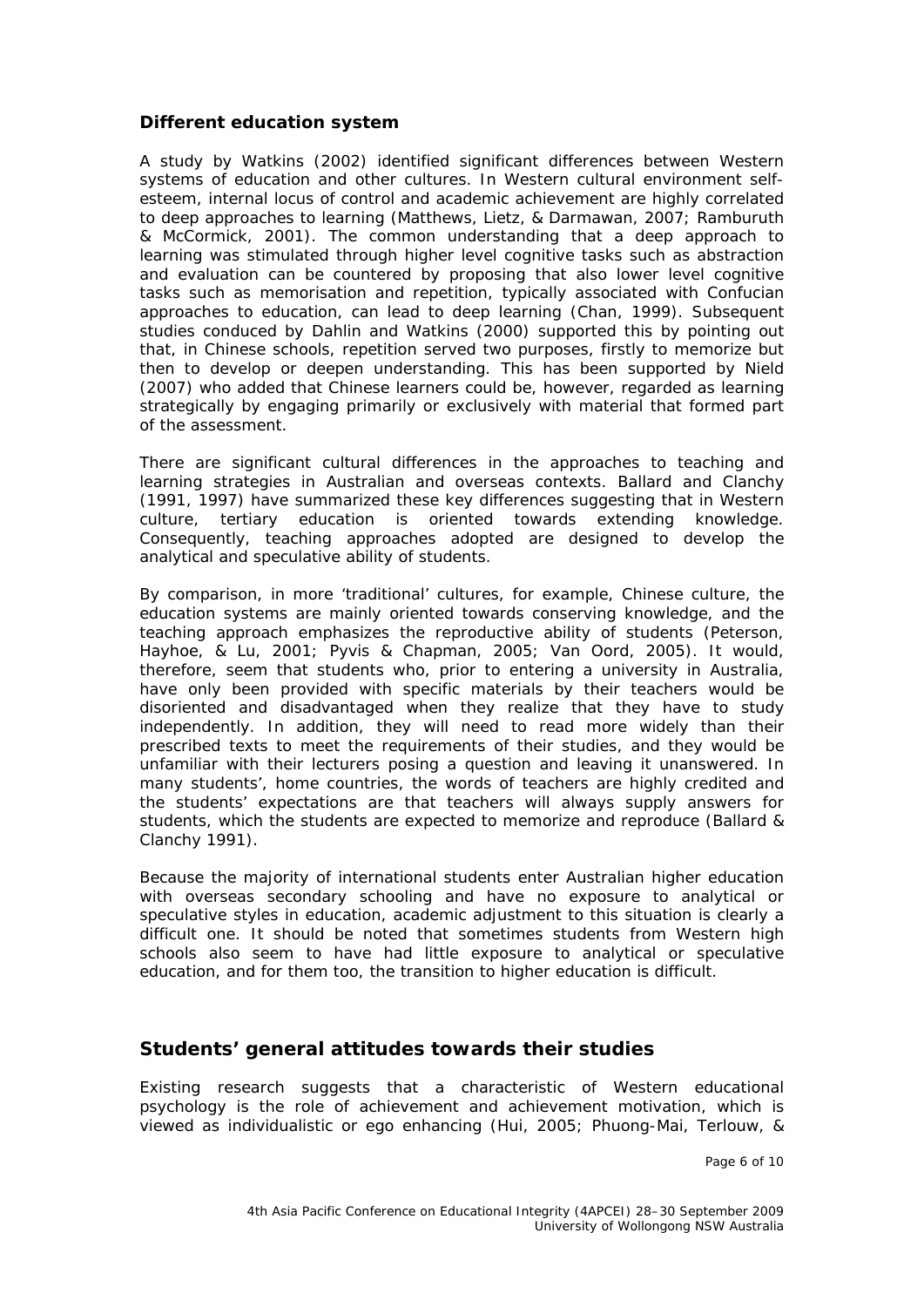Pilot, 2005). A relevant contribution was made by Watkins and Biggs (1996) who concluded that students from Western cultures tend to view their studies as a means to an end, a degree, a job or a high salary.

Contrarily, students from Far Eastern cultures were found to be motivated by a more complex mix of personal ambition, family face, peer support and material reward. In East Asian societies the notion of success needs to be reinterpreted in a collectivist framework which may include diverse stakeholders, such as family, peers and the wider local society, so that a child's success becomes a matter of saving the "family face" (Melles, 2003; Zhiheng & Brunton, 2007).

Asian students had most difficulties in expressing their ideas clearly, using logical arguments, writing essays, participating in class discussions and applying theory to practice (Townsend & Poh, 2008). From a Western perspective, teachers were regarded as a facilitators promoting learns autonomy (the Socratic approach to teaching) whereas from an Eastern perspective the teacher was viewed as transmitter of knowledge (the Confucian approach to teaching) (Ha, 2006; Introna, Hayes, Blair, & Wood, 2003; Zhang, 2002).

### **Different styles of learning and writing**

Previous research has highlighted that student attitudes and their cultural background to a significant degree influences approaches to learning and teaching. Many students studying in the west come from cultures where learning styles are vastly different from Western educational practices. Nearly 40 years ago, Kaplan(1966) investigated how different thought patterns in language lead to different ways of learning and writing. In his analysis of various writings of students from different cultural backgrounds he deduced that the way students write was influenced by their cultural background. For example, he found that English students write with a linear progression of ideas while oriental students' writing is of a spiral nature. These differences in learning and writing styles can lead to difficulties for international students studying in a western environment.

The most documented learning style is that of the Chinese. Chan (1999) shows how the Chinese style of learning evident in China, Hong Kong and South East Asian countries, is influenced by Confucian philosophy. These societies are often termed Confucian Heritage Cultures (CHCs). Confucius' teachings began as a set of moral rules for society (Chan 1999). Rulers were to govern with benevolence and justice while the people must obey and respect their leaders (Zhang, 2002). By providing a clear hierarchical structure based on mutual respect society would be able to live in harmony. Confucianism has developed into a philosophy that permeates all aspects of Chinese society today and is a critical element of Chinese cultural identity (Chan 1999). It is particularly evident in education influencing the relationships between students and teachers. This relationship is strongly hierarchical, with a deep respect from both sides (Biggs 1994). Chinese learners have been brought up to avoid challenging authority and to respect those who provide knowledge.

Chan (1999) states that the connection between Confucian philosophy and the behavioral practices are obvious. Because of the pressure to preserve societal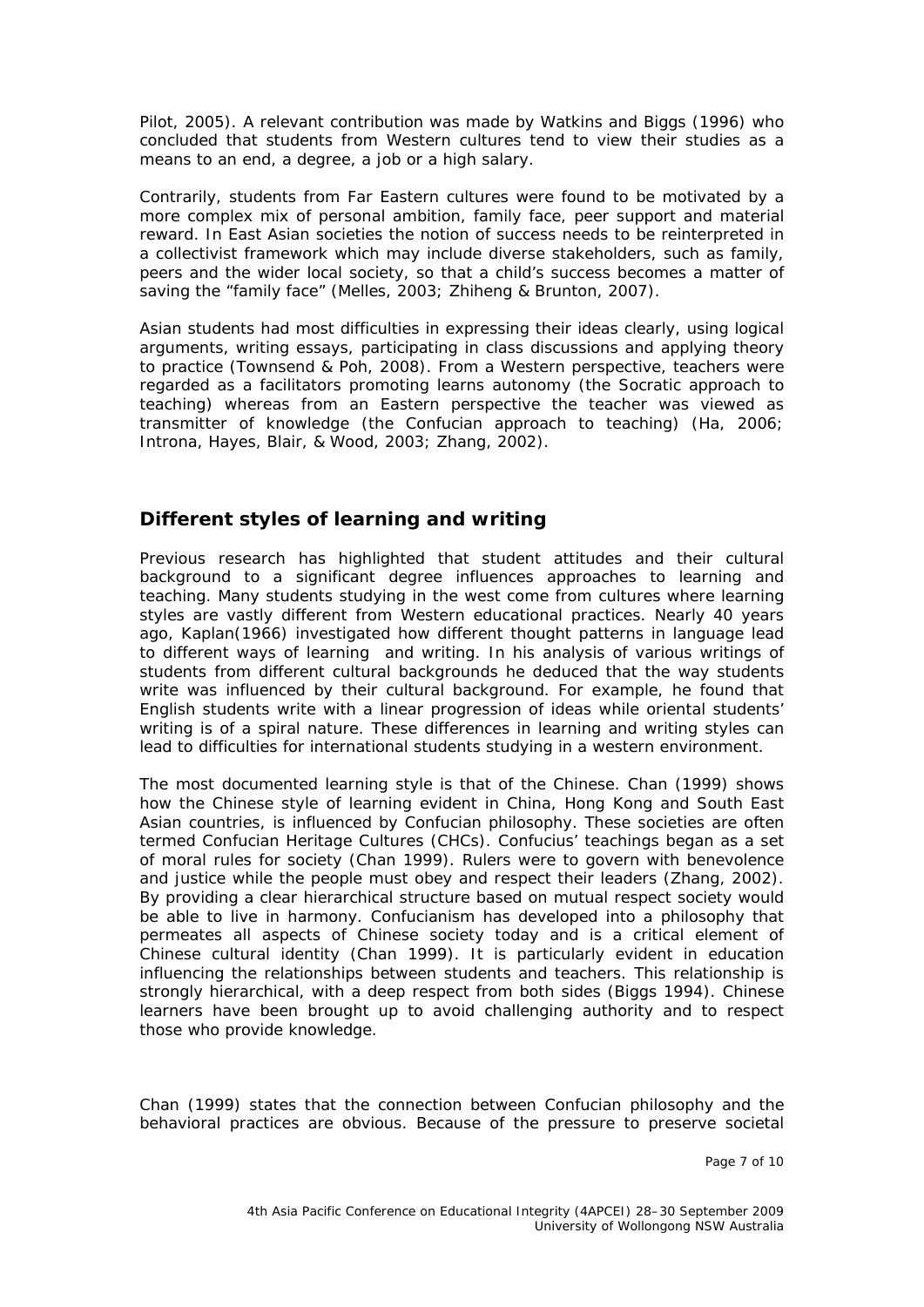harmony, to conform to the system and avoid loss of face, she suggests that Chinese students prefer particular methods of teaching and learning that endorse these cultural beliefs. These include memorization of texts and the acceptance of taught ideas.

This style of learning involving rote or repetition and memorization is often viewed disparagingly by western academics, leading to the conclusion that it produces surface learning rather than deep understanding of a subject. Biggs & Watkins (1996) view this as a western misconception saying that CHC students often achieve considerably higher academically than their western counterparts. If their levels of understanding were only surface deep then this would not be possible.

Biggs & Watkins (1996) make a distinction between rote and repetition learning. Rote learning is memorizing without understanding whereas repetition learning can lead to a deepening of understanding over time. They believe that many western academics confuse these types of learning stereotyping Chinese learners as rote-learners. The Malaysian students in O'Donoghue's (1996) study recognize that 'rote learning is not good' and had a desire for a deeper level of understanding. Therefore, this learning style should not be dismissed by western educationalists. Memorization is valued highly in Chinese society.

Chan (1999) says that the traditional Chinese view of an educated civilized person is one who could memorize the classics. Children are taught social obligations by memorization from an early age and throughout schooling, students are expected to memorize large amounts of texts. In this way, students show respect and acknowledgement for an author. However, Chan (1999) acknowledges that for Chinese students taught to memorize in this way problems may arise in relation to plagiarism when studying in Western institutions.

### **Conclusions**

The perception on referencing and plagiarism amongst students coming from Confucian heritage cultures are inherently different from domestic students in Australian universities. Students from Confucian heritage cultures are striving to overcome cultural barriers, grasp the new academic concepts, juggling between different standards or criteria. Australian education providers need to pass on the ethical and legitimate academic practice to their international students while acknowledging the different learning styles and academic criteria. Australian educators should encourage a free contribution of ideas to advance the intellectual and economic wellbeing of the human races.

Students from Confucian heritage cultures may find strict requirements concerning referencing limit their learning. Being caught by accusations of plagiarism make them less encouraged to articulate their academic arguments fully.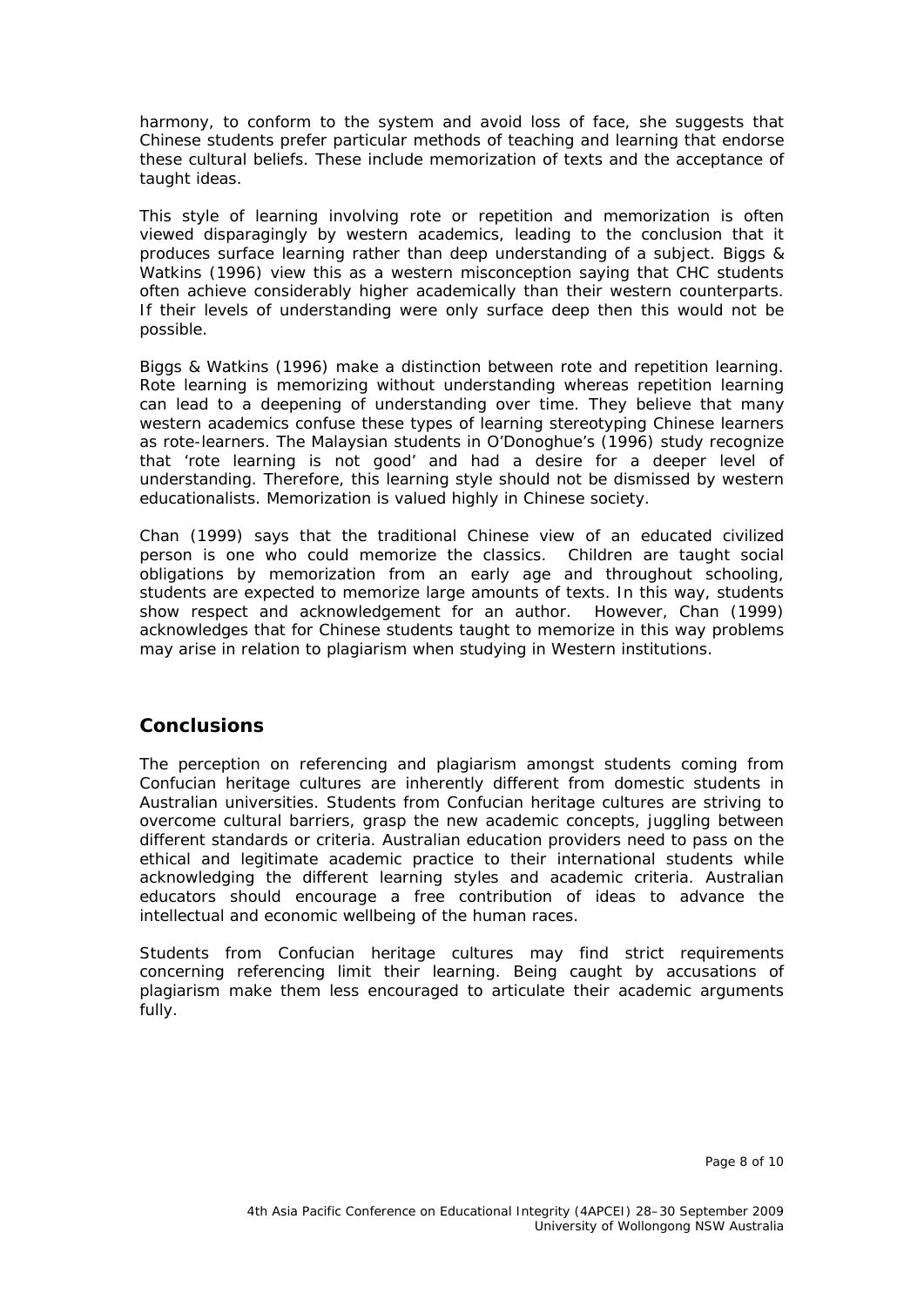#### **References**

- Angelil-Carter, S. (2000). *Stolen Language? Plagiarism in Writing*. Harlow, England: Longman.
- Ballard, B., & Clanchy, J. (1988). *Literacy in the university: an 'anthropological' approach*. Maidenhead, UK: Open University Press.

Ballard, B., & Clanchy, J. (1991). *Teaching Students from Overseas: a brief guide for lecturers and supervisors*. Melbourne: Longman Cheshire.

Barrett, R. (1991). *Culture and Conduct*. USA: Wadsworth.

- Baty, P. (2007). Immature' students Without Basic English Skills Enrage Uclan Staff. *Times Higher Education Supplement, 30 March 2007*.
- Bell, K. (1999). Plagiarism: highway robbery in the classroom. Retrieved 25 8 2009, from <http://www.camlang.com/sp005print.htm>
- Brennan, L., & Durovic, J. (2005). *Plagiarism and the Confucian Heritage Culture (CHC) student*. Paper presented at the Educational Integrity: Values for Teaching, Learning and Research, 2nd Asia-Pacific Educational Integrity Conference, University of Newcastle, 2-3 December 2005.
- Burke, B. (1986). Experiences of Overseas Undergraduate Students. *UNSW Bulletin, No. 18*.
- Carroll, J., & Ryan, J. (2005). *Teaching international students: Improving learning for all*: Routledge.
- Chan, S. (1999). The Chinese Learning- a question of style. *Education and Training, 41*(6/7), 294-304.
- Erlenawati, S. (2005). Language difficulties of international students in
- Australia: The effects of prior learning experience. [Peer reviewed journal]. *International Education Journal, 6*(5), 567-580.
- Ha, P. (2006). Plagiarism and Overseas Students: Stereotypes Again? *ELT Journal, 60*(1), 76-78.
- Hui, L. (2005). Chinese cultural schema of education: implications for communication between Chinese students and Australian educators. [April 2005]. *Issues in Educational Research, 15*(1), 17-36.
- Introna, L., Hayes, N., Blair, L., & Wood, E. (2003). *Cultural Attitudes towards Plagiarism: Developing a better understanding of the needs of students from diverse cultural backgrounds relating to issues of plagiarism*. Lancaster: Lancaster University.
- Kaplan, R. (1966). Cultural Thought Patterns in Intercultural Education. *Language, 16*, 1-20.
- Kennedy, R., Rushdi, M., & Willis, M. (2000). Attractiveness of Australian education to foreign students : an empirical study of the match between foreign students' expectations and experience.
- Kyna, R. (2007). Where the Students Are in East Asia. *International Educator, 16*(4), 26.
- Matthews, B., Lietz, P., & Darmawan, I. (2007). Values and learning approaches of students at an international university. *Social Psychology of Education, 10*(2), 247-275.